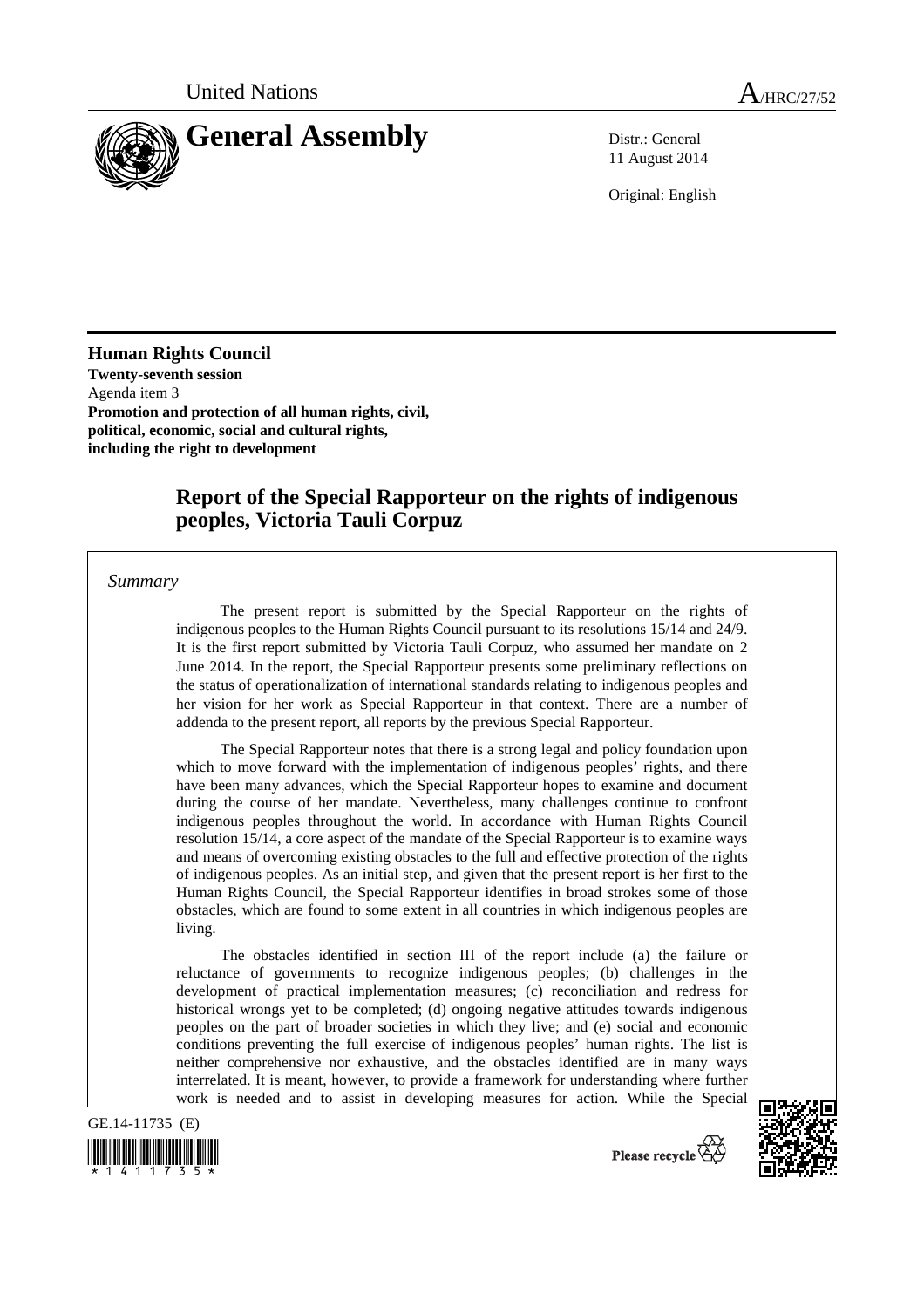Rapporteur fully acknowledges the difficulties in confronting and overcoming those continuing problems, she hopes to be able to make headway on tackling some of the obstacles during the course of her mandate.

In accordance with her mandate from the Council, the Special Rapporteur intends to carry out her work within those areas generally targeted by special procedures mandate holders, i.e.: the promotion of good practices, country assessments, communications concerning alleged human rights violations and thematic studies. While carrying out work in those areas, she will coordinate her activities with the other two United Nations mechanisms with a specific mandate concerning indigenous peoples, as well as with the treaty bodies and regional human rights systems. In all of that work, the Special Rapporteur intends to follow up and reinforce the observations and recommendations made by her predecessors. There are numerous issues that merit thematic attention. Nevertheless, in order to maximize the impact of her investigations, the Special Rapporteur intends to focus particular efforts over the next three years of her mandate on issues surrounding the economic, social, cultural and environmental rights of indigenous peoples.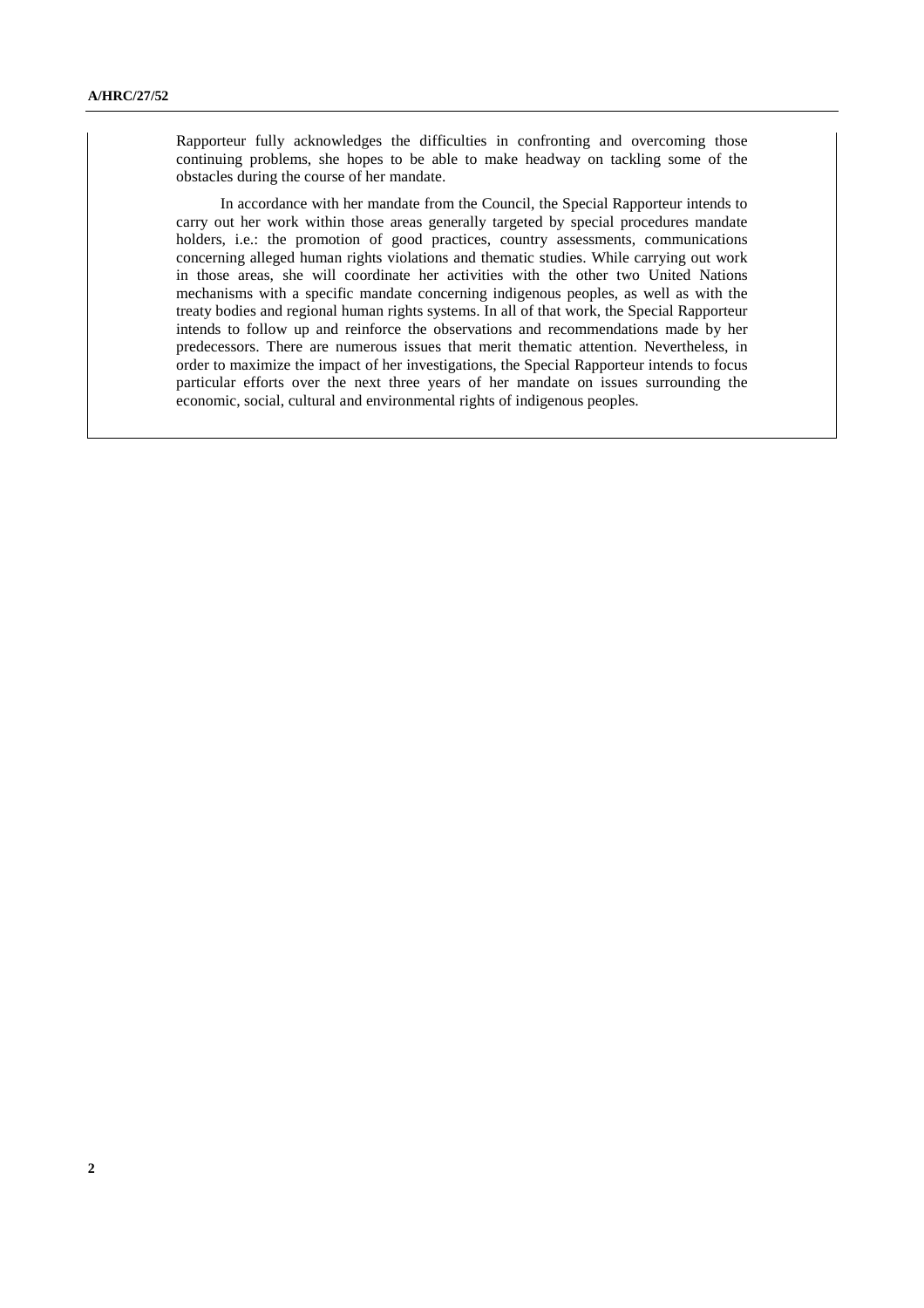# Contents

|      |                                                                                  | Paragraphs | Page           |
|------|----------------------------------------------------------------------------------|------------|----------------|
| I.   |                                                                                  | $1 - 3$    | $\overline{4}$ |
| П.   |                                                                                  | $4 - 9$    | $\overline{4}$ |
| III. |                                                                                  | $10 - 47$  | 6              |
|      | А.                                                                               | $12 - 16$  | 6              |
|      | Challenges to the practical implementation of indigenous peoples' rights<br>B.   | $17 - 26$  | 8              |
|      | Unfulfilled need for reconciliation and redress for historical wrongs<br>C.      | $27 - 33$  | 10             |
|      | Ongoing negative attitudes towards and distorted perceptions of indigenous<br>D. |            |                |
|      |                                                                                  | $34 - 41$  | 12             |
|      | Е.                                                                               | $42 - 47$  | 13             |
| IV.  | Preliminary comments on the Special Rapporteur's vision for the mandate          | $48 - 56$  | 14             |
| V.   |                                                                                  | $57 - 71$  | 17             |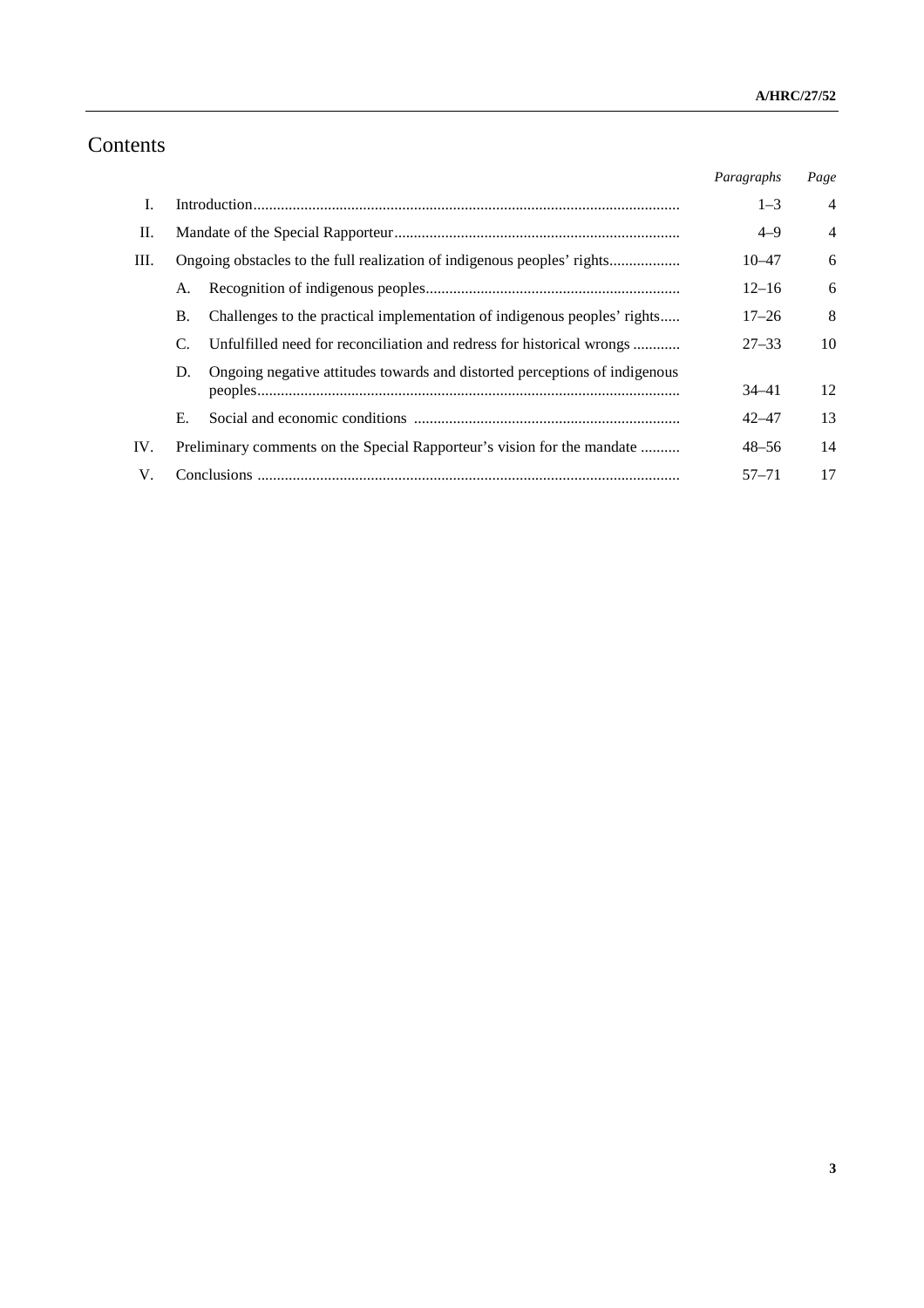# **I. Introduction**

1. The present report is submitted by the Special Rapporteur on the rights of indigenous peoples to the Human Rights Council pursuant to its resolutions 15/14 and 24/9. It is the first report submitted by Victoria Tauli Corpuz, who assumed her mandate on 2 June 2014. The Special Rapporteur would like to thank the Human Rights Council for entrusting her with the important task of fulfilling that mandate and she commits herself to do so in an impartial and constructive manner and in accordance with the requirements set forth by the Council. She also would like to express her gratitude to the numerous indigenous groups and organizations that have already engaged with her mandate, and to affirm her strong commitment to her role as Special Rapporteur, acknowledging with humility the responsibility it represents.

2. In the present report, the Special Rapporteur sets out some preliminary reflections on the status of operationalization of international standards relating to indigenous peoples and her vision for her work as Special Rapporteur in that context. The report consists of four parts. Section II provides a background to the mandate of the Special Rapporteur. Section III discusses structural problems that present obstacles to the full realization of the rights of indigenous peoples. Section IV presents some preliminary comments regarding the vision and work areas of the current Special Rapporteur for her three-year mandate. Finally, section V offers conclusions made on the basis of the comments provided in the present report.

3. There are a number of addenda to the present report, all of which are reports issued by the previous Special Rapporteur. Addendum 1 is his report on the situation of indigenous peoples in Panama, addendum 2 is his report on the situation on indigenous peoples in Canada, and addendum 3 is his report on the situation of indigenous peoples in the context of extractive industries in Peru, which includes an annex on the proposed expansion of the Camisea gas project. Addendum 4 contains observations on communications sent and replies received. As indicated in that report, the communications contained therein were sent by the previous Special Rapporteur and contain observations and recommendations made by him.

# **II. Mandate of the Special Rapporteur**

4. The mandate of the Special Rapporteur on the situation of human rights and fundamental freedoms of indigenous people was originally established by the Commission on Human Rights in 2001 (resolution 2001/57) and subsequently extended by the Commission (resolution 2004/62), by the General Assembly (resolution 60/251) and by the Human Rights Council (resolutions 5/1, 6/12, 15/14 and 24/9). In 2010, the name of the mandate was changed to the Special Rapporteur on the rights of indigenous peoples in Council resolution 15/14. The first two mandate holders were Rodolfo Stavenhagen, from Mexico, and James Anaya, from the United States of America. The Special Rapporteur would like to recognize and honour the outstanding work of her predecessors and hopes that she will continue to build upon the important contributions they have made to the advancement of the rights of indigenous peoples.

5. The Human Rights Council has entrusted the Special Rapporteur with a mandate to examine ways and means of overcoming existing obstacles to the full and effective protection of the rights of indigenous peoples; to identify, exchange and promote best practices; to gather, request, receive and exchange information and communications from all relevant sources, including governments, indigenous peoples and their communities and organizations, on alleged violations of the rights of indigenous peoples; and to formulate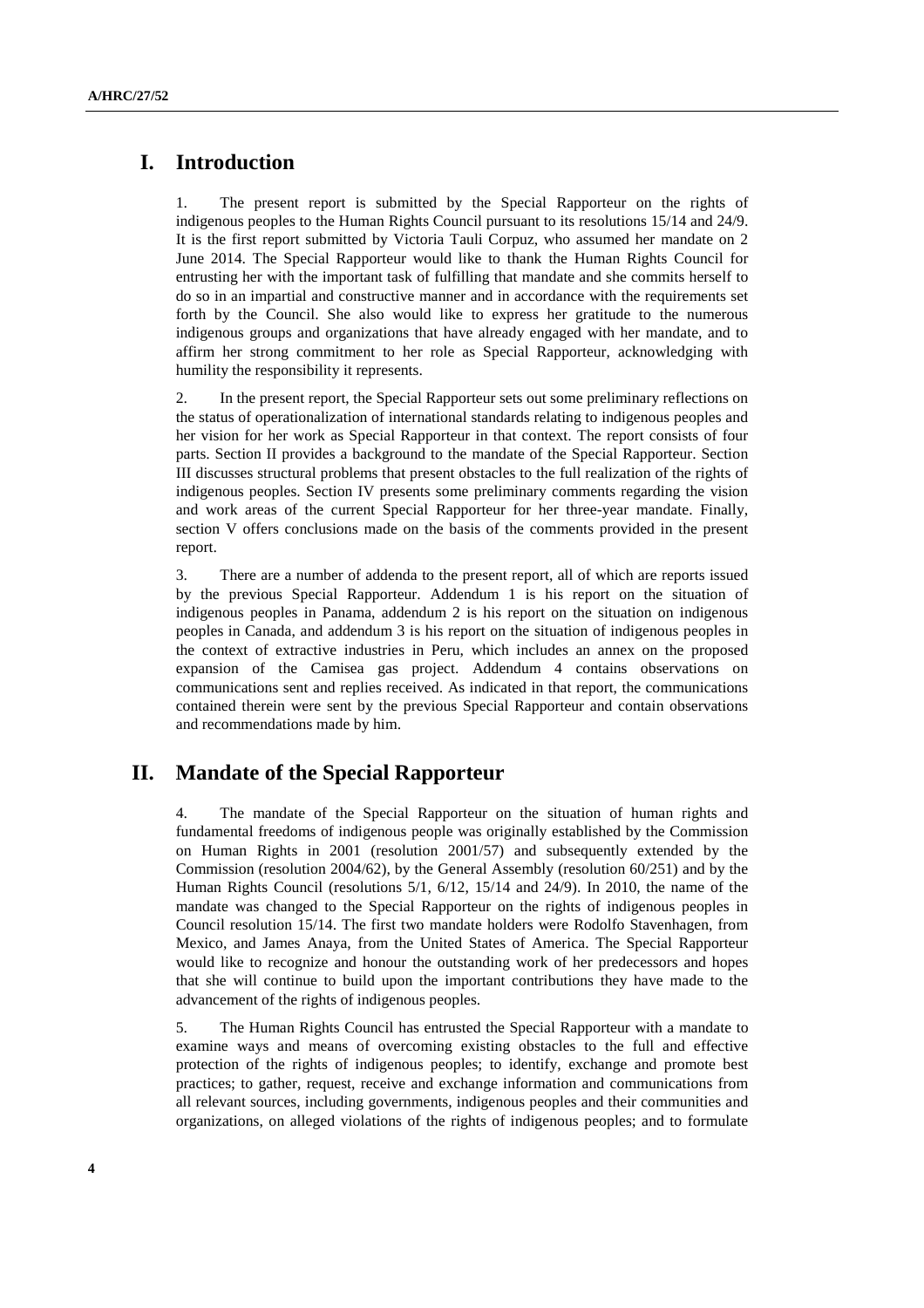recommendations and proposals on appropriate measures and activities to prevent and remedy violations of the rights of indigenous peoples (Council resolution 15/14). In carrying out her mandate, the Special Rapporteur is to coordinate with other human rights bodies, including the Permanent Forum on Indigenous Issues and the Expert Mechanism on the Rights of Indigenous Peoples, as well as with the treaty bodies and regional human rights mechanisms. The Human Rights Council has also asked the Special Rapporteur to pay particular attention to the situation of indigenous women and children, an aspect of her mandate to which she intends to devote particular attention, as noted further below.

6. The principal normative framework for the mandate is the United Nations Declaration on the Rights of Indigenous Peoples, and the Human Rights Council specifically requests the Special Rapporteur in its resolution 15/14 to promote that Declaration and international instruments relevant to the advancement of the rights of indigenous peoples, where appropriate. Other instruments that the Special Rapporteur will promote throughout her mandate include the International Labour Organization Convention No. 169 (1989) concerning Indigenous and Tribal Peoples in Independent Countries, which has been widely ratified by countries in Latin American and is thus of particular relevance in that region. Also important are the core United Nations human rights treaties, especially the International Convention on the Elimination of All Forms of Racial Discrimination, the International Covenant on Civil and Political Rights and the International Covenant on Economic, Social and Cultural Rights, all of which have been authoritatively interpreted by the corresponding treaty monitoring bodies to protect a range of indigenous peoples' rights.

7. At the regional level, the American Convention on Human Rights and the American Declaration of the Rights and Duties of Man also contain provisions relevant to indigenous peoples. Since 2001, the inter-American human rights system has developed a rich body of jurisprudence on the basis of those instruments which affirms indigenous peoples' rights to lands and resources, the duty of States to consult in the context of natural resource development, and the right of indigenous peoples to political participation. The African Commission on Human and Peoples' Rights has also more recently addressed indigenous rights in the Endorois case from Kenya and through its Working Group on Indigenous Populations/Communities in Africa, established in 2000, which has carried out several research-based missions to individual countries to assess their human rights situations.

8. The Special Rapporteur has also been mandated by the General Assembly to participate in the high-level plenary meeting of the General Assembly, to be known as the World Conference on Indigenous Peoples, in September 2014. The General Assembly, in its resolution 65/198, in which it decided to organize the World Conference, invited the President of the General Assembly to conduct open-ended consultations with Member States and with representatives of indigenous peoples and the Special Rapporteur. Accordingly, on 17 and 18 June 2014, the Special Rapporteur participated in an interactive consultation convened by the President of the General Assembly in New York, and provided comments on priority issues for indigenous peoples in the context of development and the post-2015 agenda. In a second resolution on the World Conference (resolution 66/296), the General Assembly decided that the Special Rapporteur should participate in the interactive panel discussion during the conference, which is to focus on indigenous peoples' development and the post-2015 development agenda. As noted in more detail below, that is also the subject to which the Special Rapporteur is dedicating her first report to the General Assembly.

9. In the view of the Special Rapporteur, the World Conference represents an important opportunity for States to recommit to implementing the rights of indigenous peoples and for direct negotiations between Member States and indigenous peoples' representatives on key outstanding issues. The Special Rapporteur is committed to participating in all stages of planning for the World Conference and follow-up to any outcome document.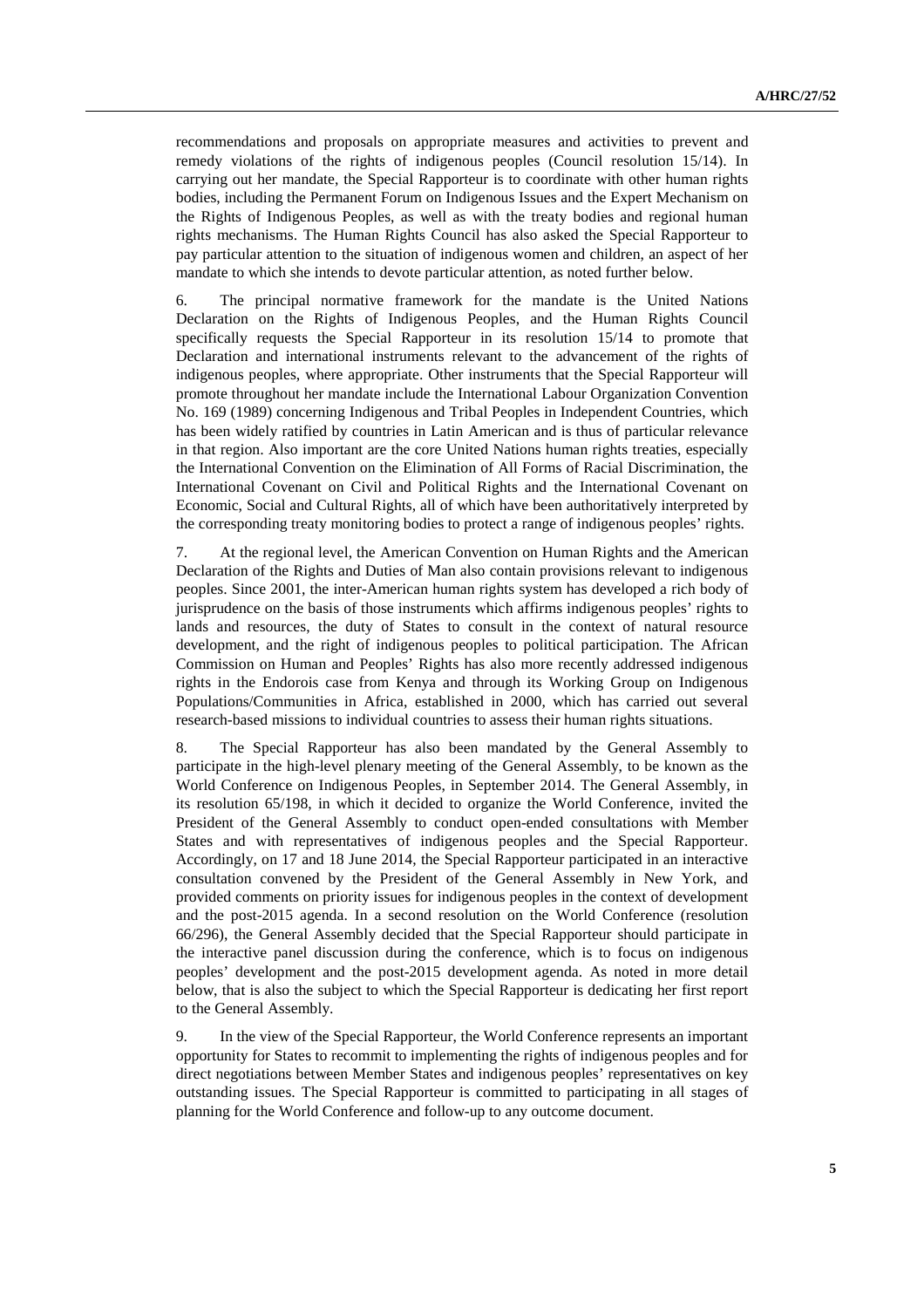# **III. Ongoing obstacles to the full realization of indigenous peoples' rights**

10. There is a strong legal and policy foundation upon which to build the implementation of indigenous peoples' rights, and there have been many advances, which the Special Rapporteur hopes to examine and document during the course of her mandate. Nevertheless, many challenges continue to confront indigenous peoples throughout the world. As noted above, a core aspect of the mandate of the Special Rapporteur is to examine ways and means of overcoming existing obstacles to the full and effective protection of the rights of indigenous peoples. As an initial step, and given that the present report is her first to the Human Rights Council, the Special Rapporteur would like to identify in broad strokes some of those obstacles which are found to some extent in all countries in which indigenous peoples are living.

11. The obstacles identified in the present section are (a) the failure or reluctance of governments to recognize indigenous peoples; (b) challenges in the development of practical implementation measures; (c) reconciliation and redress for historical wrongs yet to be completed; (d) ongoing negative attitudes towards indigenous peoples on the part of the broader societies in which they live; and (e) social and economic conditions preventing the full exercise of indigenous peoples' human rights. The list is of course neither comprehensive nor exhaustive and the obstacles identified above are in many ways interrelated. It is meant, however, to provide a framework for understanding where further work is needed and to assist in developing measures for action. While the Special Rapporteur fully acknowledges the difficulties in confronting and overcoming those continuing problems, she hopes to be able to make headway on tackling some of the obstacles during the course of her mandate.

#### **A. Recognition of indigenous peoples**

12. One barrier to the implementation of the international human rights standards concerning indigenous peoples relates to how the concept of "indigenous peoples" is applied in relation to certain groups, as its application can be both under- and overinclusive: the indigenous rights framework can be applied in relation to groups that share characteristics similar to indigenous peoples worldwide and, to a somewhat lesser extent, to groups that do not. Clearly, the human rights situation of groups around the world is diverse and complex, and varies from country to country and community to community, and yet there are issues and circumstances that are common to certain groups that are generally identified as indigenous peoples. The Special Rapporteur is concerned that, by failing to recognize groups as indigenous peoples, States and other powerful actors avoid applying the international standards and protection mechanisms that are most appropriate to address the kinds of human rights concerns that these groups face in common with groups which are generally identified as indigenous around the world.

13. In that regard, the Special Rapporteur would like to emphasize that this is not a problem resulting from, or which can be resolved by, attempting to arrive at an international definition of "indigenous peoples". As is often repeated in the literature on the subject, no such definition exists. The United Nations Declaration on the Rights of Indigenous Peoples does not attempt to provide one, although it does affirm that indigenous peoples have the right to determine their own identity or membership in accordance with their customs and traditions (art. 33). For its part, International Labour Organization Convention No. 169 (1989) concerning Indigenous and Tribal Peoples in Independent Countries refers to self-identification "as a fundamental criterion for determining the groups to which the provisions of this Convention apply" (art. 1, para. 2) and notes that the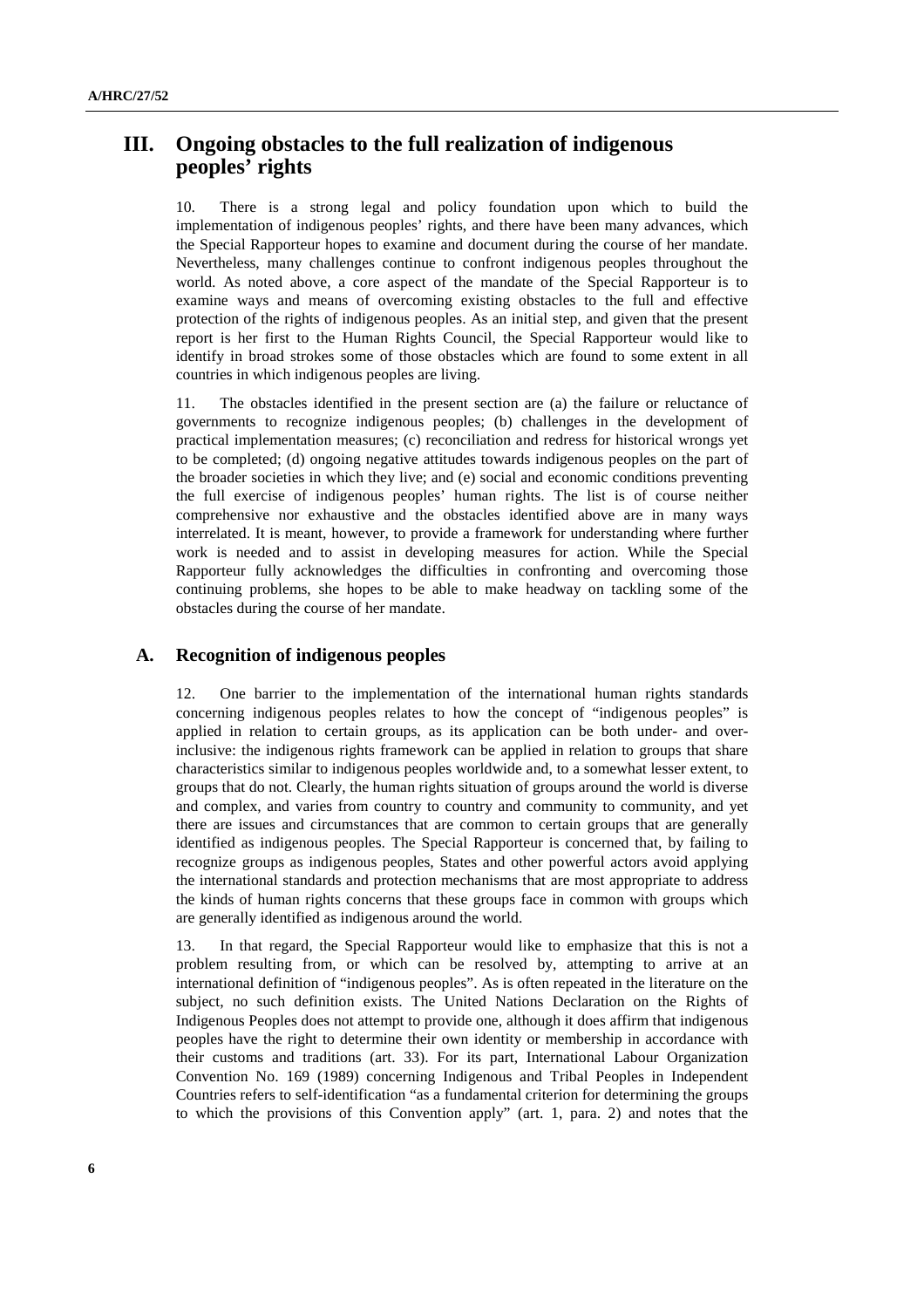Convention will apply to those peoples "whose social, cultural and economic conditions distinguish them from other sections of the national community, and whose status is regulated wholly or partially by their own customs or traditions", as well as those descended from pre-colonial populations and who retain some or all of their own social, economic, cultural and political institutions (art. 1, para. 1).

14. The Special Rapporteur notes with particular concern that a number of States have somewhat restrictive criteria relating to the recognition of indigenous status. That may result in approaches to land rights, socioeconomic policy and development, for example, that may fail to recognize the distinct circumstances, problems and experiences faced by indigenous peoples, including connections to land, distinct cultures and ways of life, discrimination and exclusion, and disadvantage. Approaches that do not recognize indigenous peoples or acknowledge that certain groups may face distinct challenges similar to other indigenous peoples around the world, do not allow for key tools and resources offered by the international indigenous framework to be employed — a framework that was developed precisely to respond to indigenous peoples' concerns in a way that takes into consideration their distinct contexts and experiences.

15. The Special Rapporteur fully acknowledges that this is a sensitive topic in many areas, especially in the context of Africa and Asia, where many groups can be considered in a literal sense indigenous or native to the areas in which they continue to live. That concern was addressed by the Working Group of Experts on Indigenous Populations/Communities in Africa of the African Commission on Human and Peoples' Rights, which observed rightly that "if the concept of *indigenous* is exclusively linked with a colonial situation, it leaves us without a suitable concept for analysing internal structural relationships of inequality that have persisted after liberation from colonial dominance". Thus, the Working Group noted that the understanding of the term indigenous peoples "should put much less emphasis on the early definitions focusing on aboriginality ... The focus should be more on the more recent approaches focusing on *self-definition* as indigenous and distinctly different from other groups within a state".<sup>1</sup>

16. There is therefore a need to implement a flexible approach that takes into account the core attributes that distinguish indigenous peoples from minority groups or other local communities. In that regard, the Special Rapporteur welcomes and adopts the approach of the previous Special Rapporteur, which focuses on the rights at stake and asks whether the international framework with respect to the rights of indigenous peoples proves useful in addressing the issues and concerns faced by the group in question. In particular, the previous Special Rapporteur stated that the mandate is relevant to those groups "who are indigenous to the countries in which they live and have distinct identities and ways of life, and who face very particularized human rights issues related to histories of various forms of oppression, such as dispossession of their lands and natural resources and denial of cultural expression" (A/HRC/15/37/Add.1, para. 213). In any case, in line with the practice of other international human rights mechanisms and the previous Special Rapporteur, the Special Rapporteur will not necessarily accept prima facie a State's determination of a group's indigenous status, without looking at other factors when examining the specific human rights situation of a group within a particular country.

<sup>&</sup>lt;sup>1</sup> African Commission on Human and Peoples' Rights, Report of the African Commission's Working Group of Experts on Indigenous Populations Communities, submitted in accordance with the "Resolution on the Rights of Indigenous Populations/Communities in Africa", adopted by the African Commission on Human and Peoples' Rights at its 28th ordinary session (2005), pp. 92–93.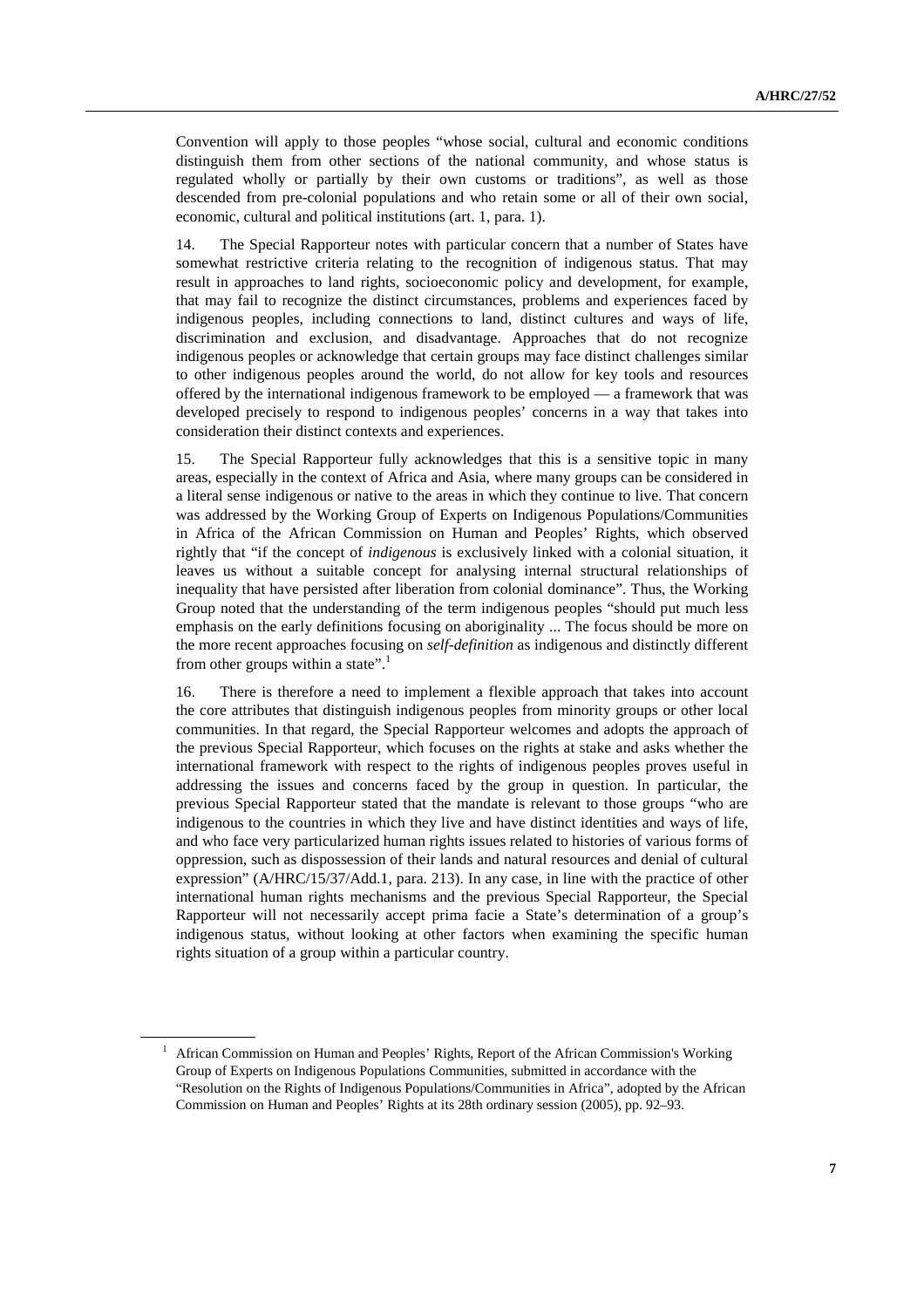### **B. Challenges to the practical implementation of indigenous peoples' rights**

17. As the United Nations Declaration on the Rights of Indigenous Peoples was adopted by the General Assembly only in 2007, its implementation is still somewhat in a formative stage. States are facing various difficulties in the operationalization of indigenous peoples' rights, which include a lack of awareness about the rights and standards, difficulties in identifying practical steps for implementation and conflicting interpretations of the content of rights. Certainly, in addition to addressing the issues identified in the present subsection, it is also necessary for States to demonstrate political will, technical capacity and financial commitment in order for operationalization to take place and be successful, although the Special Rapporteur will not go into depth on those factors here.

#### **1. Lack of awareness and understanding of the United Nations Declaration on the Rights of Indigenous Peoples**

18. An initial issue is the lack of awareness and understanding of the Declaration and other relevant instruments among State and non-State actors. In his first report to the Human Rights Council, the previous Special Rapporteur identified various mechanisms for the operationalization of the Declaration, and specifically recommended that States "make efforts to raise awareness [about the Declaration] and provide technical training to government officials, members of the legislative branch and of national human rights institutions, judicial authorities and all other relevant actors, including civil society and indigenous peoples themselves" (A/HRC/9/9, para. 58). While many States have made significant headway in that regard, within other States there is still very insufficient knowledge among relevant actors about the international standards concerning indigenous peoples.

#### **2. Need for concerted implementation efforts**

19. However, even when State authorities are aware of international standards, there is need for further guidance on how to implement the standards. A first step is undoubtedly, together with indigenous peoples, to assess needs, identify priorities and develop strategic action plans with goals and time frames for implementation. Planning that takes into account and incorporates steps to implement indigenous peoples' rights can take place in the context of the development of broader education, health, housing, elections, local governance and resource development strategies (see A/HRC/24/41, paras. 49–51), as well as in other areas. Involving indigenous peoples at the outset in planning will go a long way in speeding up implementation and avoiding conflicts about how implementation is carried out down the road; yet, it is a step that is often overlooked.

20. As part of the planning process, baselines and indicators can also serve as steady reference points for guiding action and measuring progress. They can be established at both the international and national levels, through the creation of new indicators and new forms of data collection, or through the disaggregation of data to ensure that indigenous peoples' situations are understood and their needs are assessed. At the most basic level, the indicators should assist with the detection of discrimination, inequality and exclusion, and allow for comparisons to be made between indigenous peoples and other social groups. In any case, it is essential that indigenous peoples participate in defining the issues to be addressed and the indicators used, and that indigenous peoples' own views on well-being and their visions for the future are taken into account.

21. It is of course also useful in that connection to identify what has worked and to try to replicate successful experiences in other contexts. While it is no secret that good practices for the promotion and protection of indigenous peoples' human rights are still few and far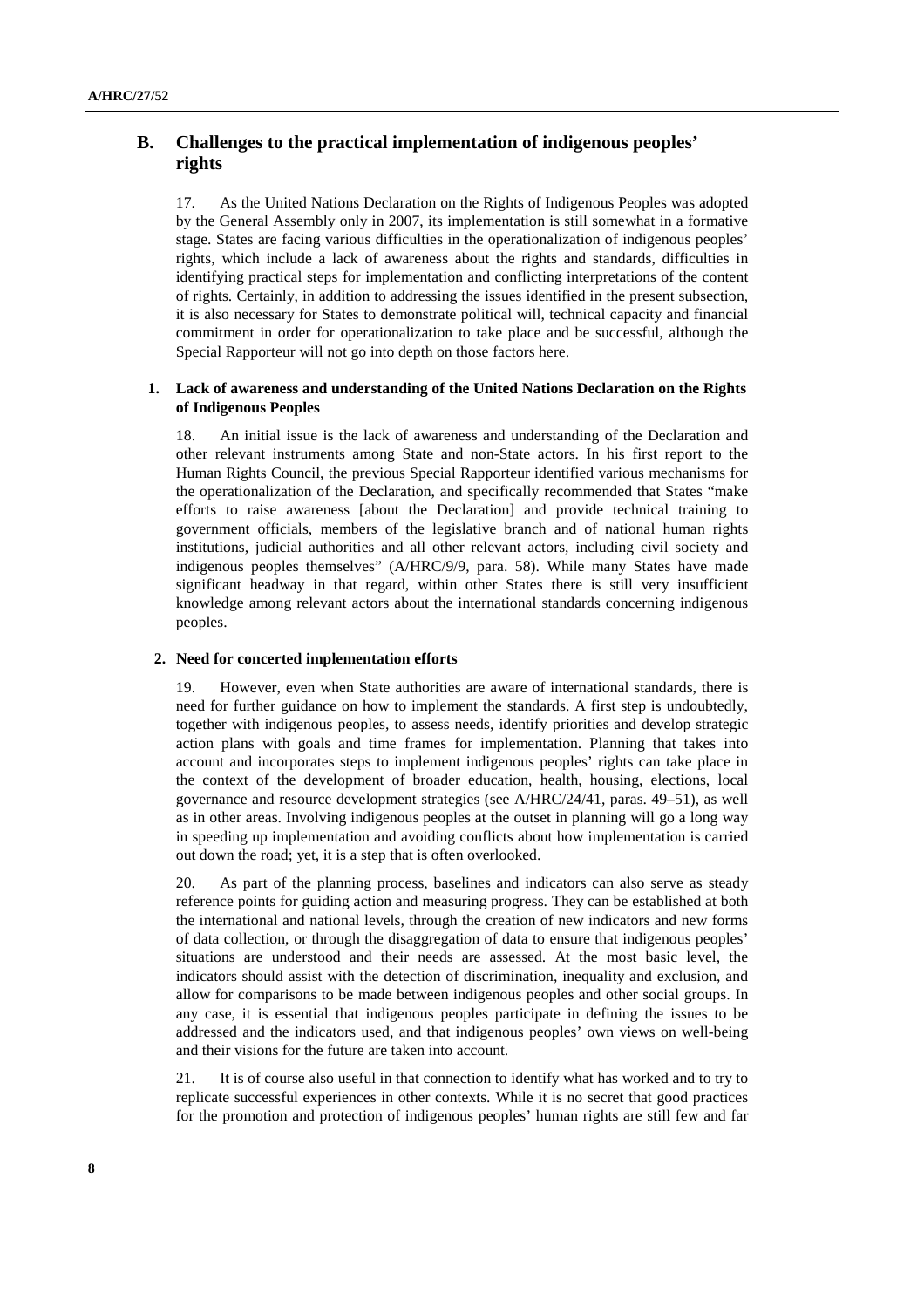between, examples are emerging. In that regard, a core aspect of the mandate of the Special Rapporteur is the identification of good practices and she hopes to contribute to documenting positive experiences during the course of her mandate. States, indigenous peoples themselves, non-governmental organizations and the United Nations system also play important roles in exchanging experiences about where good practices are occurring, and they should take advantage of reporting processes before international human rights mechanisms, such as the United Nations treaty bodies and the universal periodic review, to highlight examples.

22. It is also important to obtain reports on good practices and obstacles from various United Nations agencies, programmes and funds and other multilateral institutions that have policies on indigenous peoples for which the United Nations Declaration on the Rights of Indigenous Peoples was used as a reference point. Related to that is the extent of implementation of the human rights-based approach to development has been applied to address the specific situations of indigenous peoples. The common understanding of a rights-based approach championed by the Office of the United Nations High Commissioner on Human Rights, jointly with the United Nations Development Group, is one important framework which links the development agenda with economic, social and cultural rights.

#### **3. Conflicting interpretations about the content of core rights**

23. Yet, the steps outlined above will still not resolve some of the more complex issues related to implementation. There are still conflicting interpretations among key actors of the content of core rights of indigenous peoples and disagreement about how rights are to be applied in specific situations, especially when competing rights and interests may be at stake and balancing of rights needs to take place. Differing interpretations of rights by States, indigenous peoples, business enterprises, non-governmental organizations and others result in an uneven application of the standards and stymie progress in implementation. The Special Rapporteur has observed that differences in interpretation exist especially in relation to rights to lands and resources; the application of the duty of States to consult with and seek the free, prior and informed consent of indigenous peoples in matters that affect them; and harmonizing State and customary indigenous governance and justice systems.

24. The Special Rapporteur observes that much work remains to be done to ensure that States and indigenous peoples come together to find common ground and agreement on the most controversial issues. In that regard, States and indigenous peoples often settle into entrenched positions and take adversarial approaches, a tendency that is especially notable in the context of natural resource development.

25. Assistance and guidance by international human rights mechanisms and other external experts is essential in that regard. First, the international and other external actors can help provide guidance and a deeper understanding of the content of international human rights standards. The mandate of the Special Rapporteur can play, and already has played, a crucial role in that regard, as has the work of other international human rights mechanisms, including the Permanent Forum on Indigenous Issues, the Expert Mechanism on the Rights of Indigenous Peoples, the United Nations treaty bodies and regional human rights mechanisms, and the work of the Secretariat. Second, beyond just engaging in thematic analysis and interpretation of particular rights, assistance from the international system and other experts can provide technical assistance, including mediation, to help States and indigenous peoples work through conflicts and disagreements where they arise. In this second area in particular, much more work can be done.

26. In situations in which agreement simply cannot be reached and decisions must be taken, recourse mechanisms must be available at the national and international levels. At the national level, domestic courts are intended to provide that oversight, although in some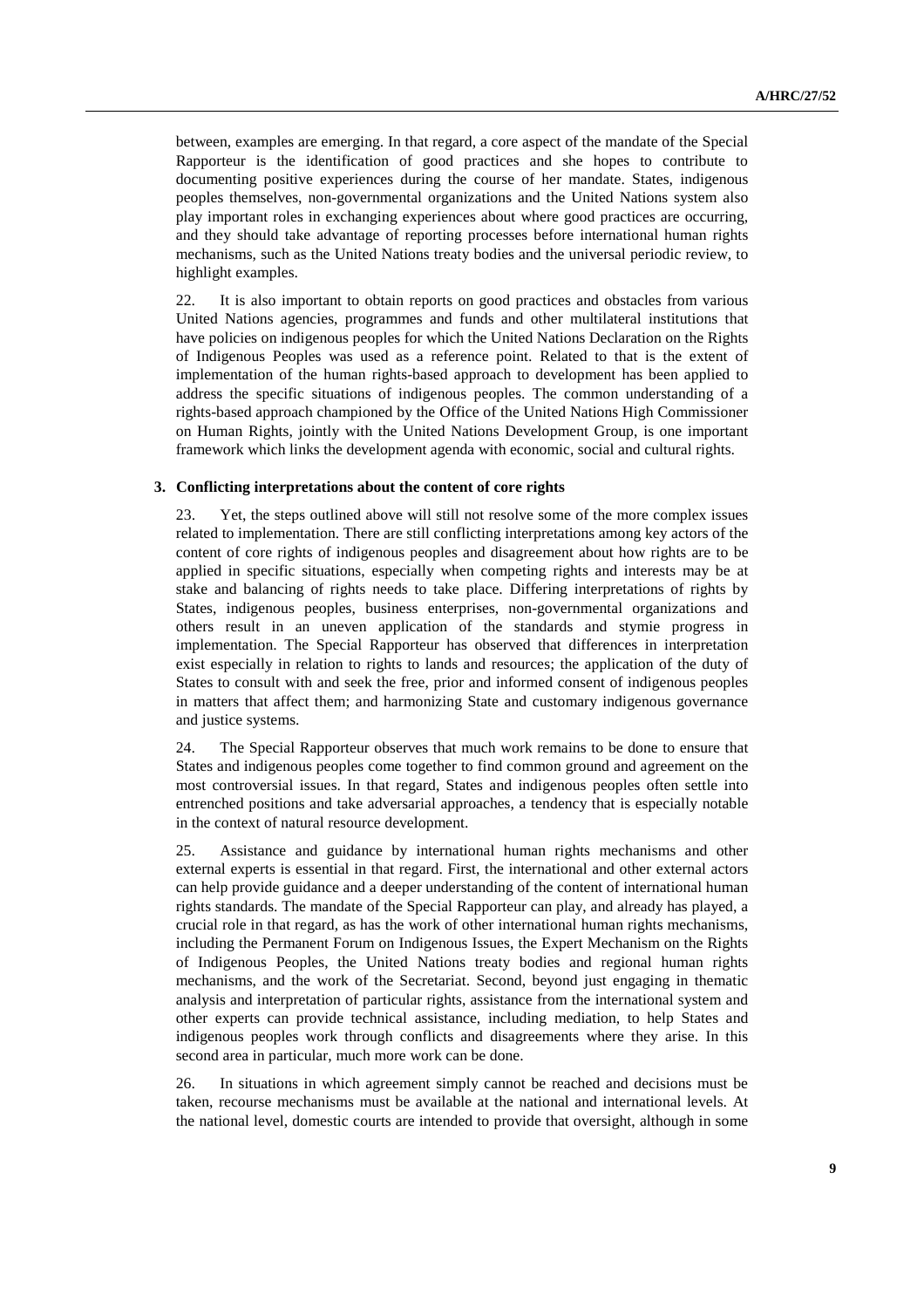cases there is debate as to their effectiveness. At the international level, there are already various mechanisms for monitoring State compliance, including the treaty bodies, the Human Rights Council's universal periodic review process, regional human rights oversight mechanisms and the mandate of the Special Rapporteur on the rights of indigenous peoples. Of those mechanisms, only the Special Rapporteur's mandate focuses on monitoring how the rights of indigenous peoples in particular are respected, protected and fulfilled.

### **C. Unfulfilled need for reconciliation and redress for historical wrongs**

27. Also presenting barriers to the full and effective realization of the rights of indigenous peoples are steps that have not yet been taken towards reconciliation with indigenous peoples and redress for past violations of human rights. Indigenous peoples around the world in the past have suffered gross and systematic violations of their human rights and those violations have ongoing consequences in the present day that continue to affect their human rights situation. In most countries in which indigenous peoples live, however, meaningful reconciliation efforts have yet to place. Without such efforts, it will be difficult for indigenous peoples to overcome their situations of extreme marginalization, and to ensure sustainable relationships based on trust, mutual respect and partnership, between indigenous peoples and the States within which they live.

28. There is no one path or fast track towards reconciliation, and the history and context in each country will necessarily make responses different. However, the process generally includes a first step of acknowledging a history of wrongdoing. In some countries, reconciliation efforts have included a formal apology to indigenous peoples for past wrongdoing or particularly egregious human rights violations. For example, in 2008 the Government of Australia issued a formal apology to aboriginal peoples, "for the laws and policies of successive Parliaments and governments that have inflicted profound grief, suffering and loss" and in particular for "the removal of Aboriginal and Torres Strait Islander children from their families, their communities and their country".<sup>2</sup> Similarly, in 2008 in Canada, the Government apologized to aboriginal peoples for its role in the Indian Residential Schools system, recognizing that "the absence of an apology has been an impediment to healing and reconciliation".<sup>3</sup> Other States that have issued formal apologies are the United States with regard to historical suffering inflicted upon Native Americans; Norway and Sweden, with respect to past treatment of the Sami peoples; and New Zealand, where formal apologies often form part of negotiated settlement agreements under the Treaty of Waitangi.

29. It is worth noting that the public nature of those apologies contributes to their efficacy. In a counter-example mentioned by the previous Special Rapporteur in his report on the situation of indigenous peoples in the United States (A/HRC/21/47/Add.1), although the Government made the important step in 2010 of issuing a formal apology to Native Americans which acknowledged widespread wrongdoing by the Government "strangely, the apology was buried deep in a defense appropriations act, and apparently few indigenous people, much less the public in general, were made aware of it" (ibid., para. 74). Public recognition is fundamental for numerous reasons, including providing recognition to indigenous victims, demonstrating a commitment on the part of the State to put an end to or remedy violations and educating the broader society about the history of mistreatment of indigenous peoples and the Government's role in that regard.

<sup>&</sup>lt;sup>2</sup> The transcript and further information on the apology are available from http://australia.gov.au/aboutaustralia/our-country/our-people/apology-to-australias-indigenous-peoples. 3

<sup>&</sup>lt;sup>3</sup> Further information on the apology is available from www.pm.gc.ca/eng/news/2008/06/11/pm-offersfull-apology-behalf-canadians-indian-residential-schools-system.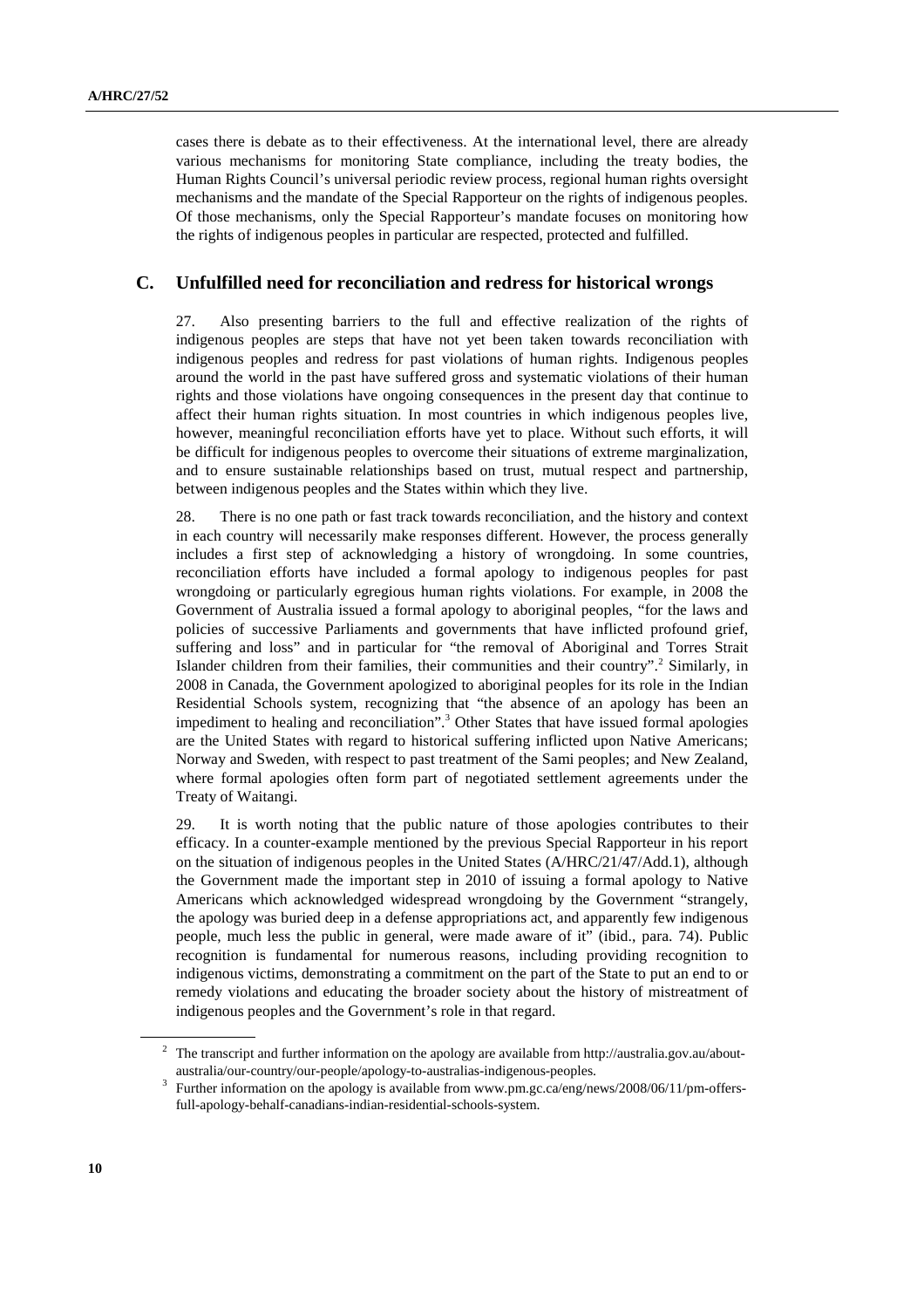30. Also essential to reconciliation are affirmative steps of redress to remedy the ongoing manifestations of harm. Throughout the United Nations Declaration on the Rights of Indigenous Peoples there are calls for "effective mechanisms" for redress in connection with a range of rights. Indeed, as noted by the previous Special Rapporteur in his first report to the Human Rights Council, the Declaration in its entirety can be understood as fundamentally a "remedial" instrument that "aims at repairing the ongoing consequences of the historical denial of the right to self-determination and other basic human rights affirmed in international instruments of general applicability" (A/HRC/9/9, para. 36). Specifically, redress is required for any action aimed at depriving indigenous peoples of their integrity as distinct peoples (art 8, para. 2 (a)); any action with the aim or effect of dispossessing them of their lands, territories or resources (art. 8, para. 2 (b)); any form of forced assimilation or integration (art. 8, para. 2 (d)); for the taking of their cultural, intellectual, religious or spiritual property (art 11); depriving them of their means of subsistence (art. 20, para. 2); as well as for the development, utilization or exploitation of their mineral, water or other resources (art. 32, para. 2).

31. Perhaps the clearest manifestation that redress is still needed for indigenous peoples around the world is their continued lack of access to and security over their traditional lands. In that regard, in article 28 of the Declaration, it is stated that "indigenous peoples have the right to redress, by means that can include restitution or, when this is not possible, just, fair and equitable compensation, for the lands, territories and resources which they have traditionally owned or otherwise occupied or used, and which have been confiscated, taken, occupied, used or damaged without their free, prior and informed consent" and that this compensation "shall take the form of lands, territories and resources equal in quality, size and legal status or of monetary compensation or other appropriate redress". While advances have without a doubt been made over the past several decades in returning lands to indigenous peoples and protecting their existing land bases, more remains to be done nearly everywhere. There are, of course, a number of ways in which land restitution can and has taken place, including through executive decrees, judicial decisions or negotiated arrangements, although complications can arise, especially when competing private third party interests are involved.

32. Finally, meaningful reconciliation must also include steps to ensure the nonrecurrence of violations. This is essential for rebuilding trust and restoring confidence in the State and indeed, it is difficult to envision true healing by indigenous peoples in an environment in which violations continue to occur. While States have gone a long way towards putting an end to the most egregious human rights violations against indigenous peoples, abuses are still occurring in all the countries in which they live. Current violations often present the most urgent issues that need addressing and are often the focus of attention of the international human rights system. However, addressing those violations does not take the place of the still much needed deeper reconciliation efforts that recognition and redress can provide.

33. The Special Rapporteur would like to point out that implementing all of the abovementioned measures does not necessarily guarantee that true reconciliation will occur. An essential component of the process also involves shifting attitudes on a personal and societal level, which the Special Rapporteur fully acknowledges is not an easy task. She discusses particular concerns in that regard in the following section. It should also be noted that, in 2014, the Expert Mechanism on the Rights of Indigenous Peoples continued its study entitled "Access to justice in the promotion and protection of the rights of indigenous peoples — restorative justice, indigenous juridical systems and access to justice for indigenous women, children and youth, and persons with disabilities" (see A/HRC/EMRIP/2014/3/Rev.1), including a discussion on restorative justice and provides further comments on the issue.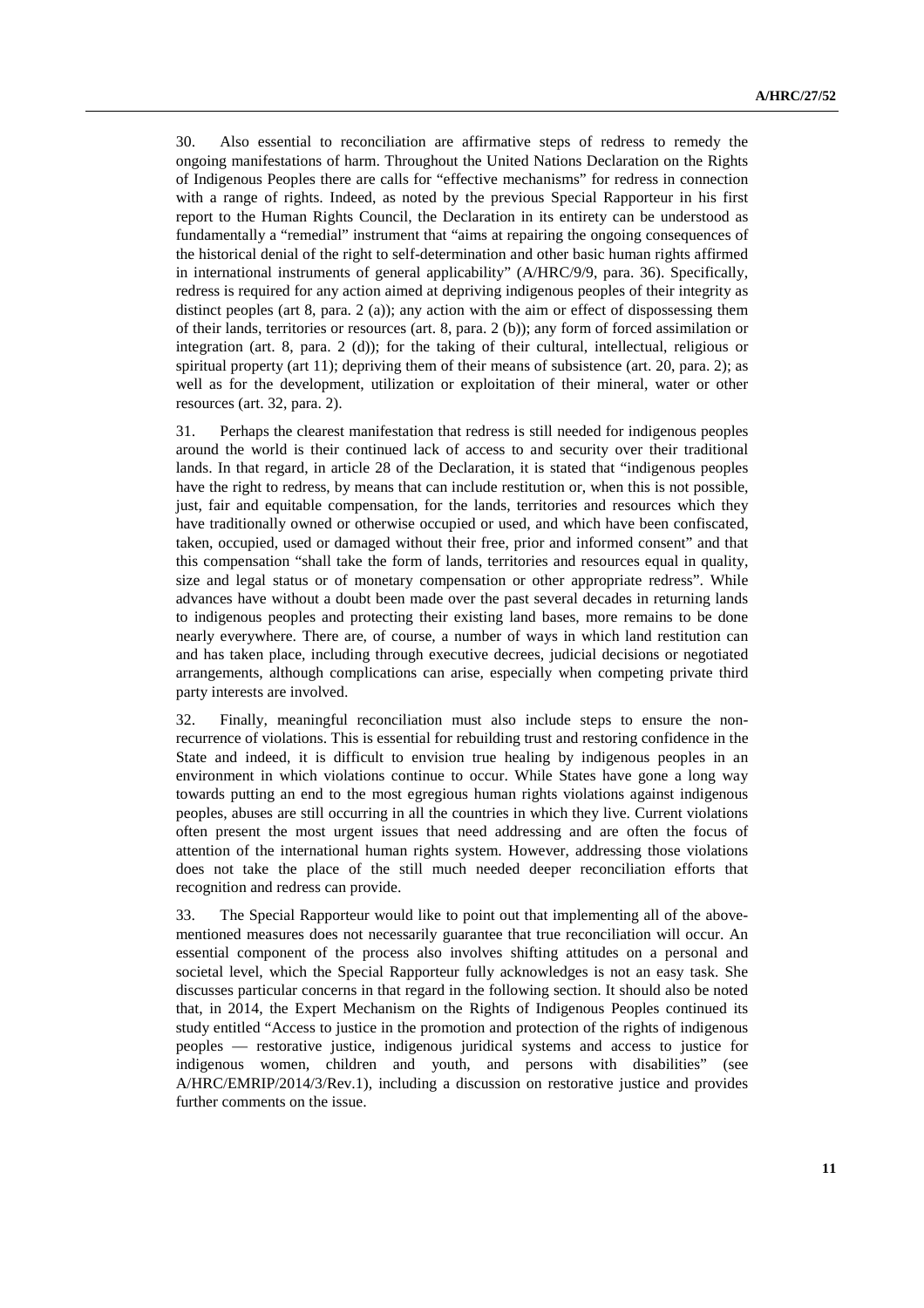## **D. Ongoing negative attitudes towards and distorted perceptions of indigenous peoples**

34. Linked with reconciliation yet to be completed and preventing the full enjoyment of the rights of indigenous peoples are the ongoing negative perceptions of indigenous peoples among the broader societies in which they live, including within governments. As noted further below, the Special Rapporteur observes that there is a range of such attitudes towards indigenous peoples, from those that are outwardly prejudicial, to those that ignore or undervalue indigenous peoples' distinct identities and ways of life, to those that fail to understand the reasons for protecting indigenous rights. One or more of those attitudes may be present at any time. Each has effects both on a State's efforts to respond to indigenous peoples' concerns and on indigenous peoples themselves, potentially resulting in negative self-image or the suppression of indigenous identities.

35. Ongoing discrimination against indigenous peoples has its roots in the perceived superiority of the colonial population and its descendants, perceptions that were historically accompanied by laws and policies aimed at suppressing or eliminating indigenous identity and assimilating indigenous peoples into the dominant culture. In many countries, constitutional provisions and laws contained expressly racist language and barred indigenous peoples from carrying out a range of their own activities, such as performing cultural and religious ceremonies, and from participating in the life of the State, such as through voting or owning land. Some of the most notorious examples of such policies were those that overtly aimed at eliminating or "breeding out" aboriginal identity by removing indigenous children from their families and communities and placing them in nonindigenous environments, and by forbidding them to speak their own languages or practise their cultural traditions.

36. Racist laws and policies of that kind have almost entirely been eliminated around the world and are no longer tolerated. However, it has to be noted that, to date, the legal frameworks in some countries continue to officially refer to indigenous peoples as primitive tribal groups, subhumans or creatures. In most countries where indigenous peoples live, there have been many advances in furthering the rights of indigenous peoples, safeguarding their distinct cultures and ways of life and recognizing and combating the injustices that they still endure. Nevertheless, the laws and policies of the past have left in their wake continued discriminatory attitudes that distort perceptions of indigenous peoples and hinder their ability to thrive as distinct communities with their cultures, traditions and way of life intact. Those attitudes are evident at the individual, societal and institutional levels and can be perpetuated by public figures, the media and popular culture, everyday language and imagery, and even by children's schoolbooks.

37. One kind of negative attitude involves discrimination, prejudice and the stereotyping of indigenous peoples. This can take many different forms, including the perception that indigenous peoples' cultures and traditions are backward, primitive or underdeveloped, or that they suffer from widespread and entrenched social problems, such as alcoholism or violence against women. Such attitudes can be accompanied by the perception that indigenous peoples are incapable of managing their own affairs, or simply that the State can do it better, resulting in paternalistic laws and policies that limit or remove indigenous peoples' control over decisions relating to their own affairs, including their governmental or judicial systems.

38. Alternatively, indigenous peoples all but disappear from public awareness and discourse and are rendered invisible to the mainstream in the countries in which they live, their contributions to the history and the present-day social and cultural make-up of those countries unknown or not valued. This is especially evident in countries with a small number of indigenous peoples or where they live in rural and isolated areas and interaction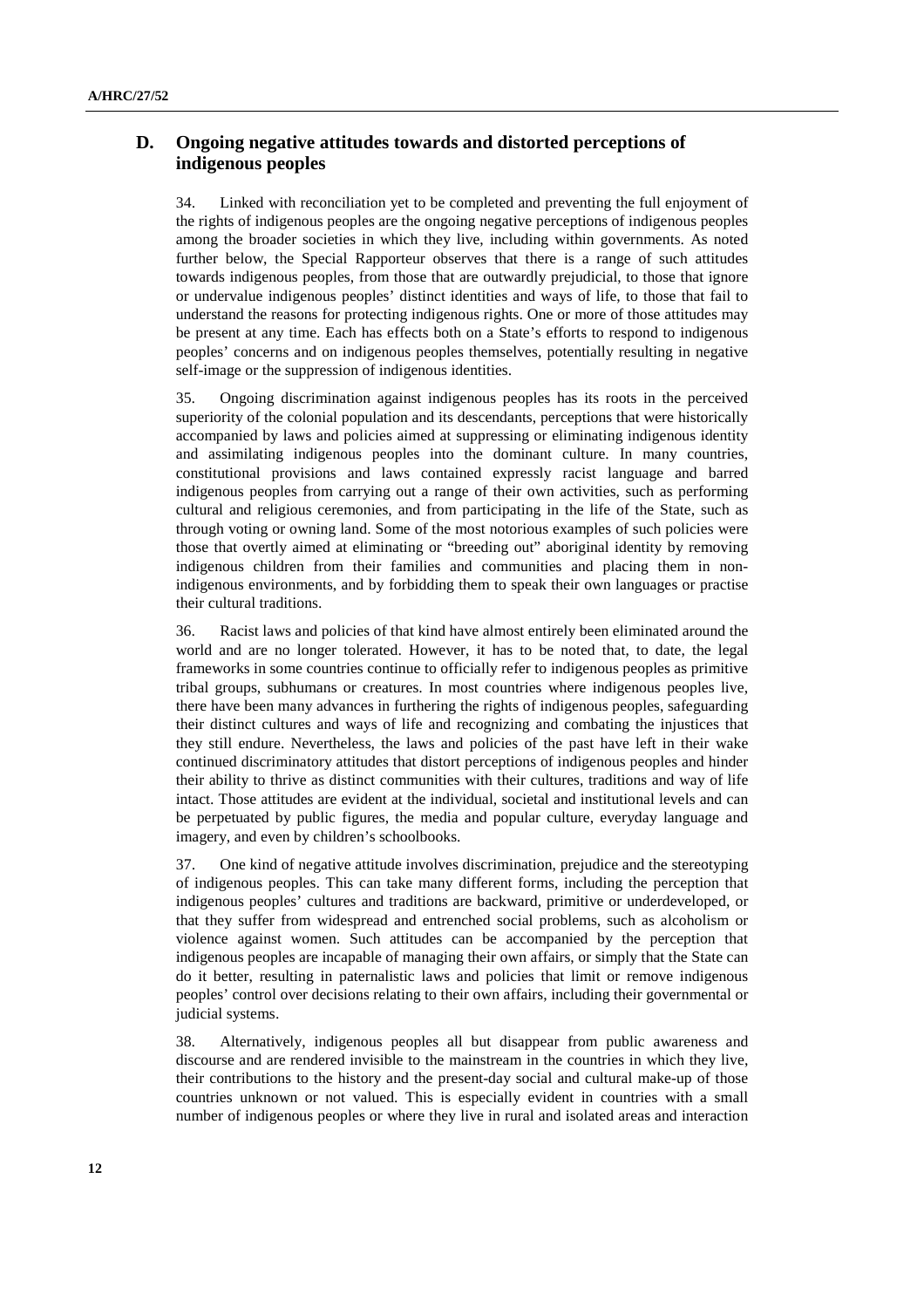with the mainstream society is minimal. Such invisibility hampers the ability of indigenous peoples to access national communications or the media, and to have their voices heard in decision-making centres, and can result in non-indigenous people speaking for them or making decisions on their behalf or in spite of them.

39. Other kinds of distorted views about indigenous peoples demonstrate a lack of understanding of why and how indigenous peoples' rights should be protected. Certainly, there are still many among the non-indigenous population who hold the view that indigenous peoples should just join the mainstream, or that they should "get over" their pasts and "move on". In that connection, indigenous peoples may be viewed as receiving special entitlements and privileges not enjoyed by the rest of the population, resulting in feelings of resentment among the broader society. Even if those views may not be outwardly pernicious, they can inhibit the development of differentiated rights protection and affirmative action measures that are needed for remedying ongoing situations of marginalization and ensuring that indigenous peoples can survive as distinct peoples.

40. Finally, the Special Rapporteur has also seen examples of indigenous peoples' interests being viewed as standing in opposition to those of the mainstream. This is especially true in the context of natural resource development. Rather than focusing attention on addressing the concerns raised by indigenous peoples in the context of specific projects, public figures and others instead portray indigenous peoples as "blocking" projects that could bring economic benefits to the country as a whole, or as having some ideological or categorical opposition to natural resource development. In those situations, rather than the interests of the State and the broader society being considered as encompassing indigenous peoples' interests, indigenous peoples are perceived as posing an impediment to national interests. Of course, such perceptions add to a climate that is not conducive to governmental and public support for the promotion of the rights of indigenous peoples.

41. The United Nations Declaration on the Rights of Indigenous Peoples, in various articles, promotes as one of its central themes the elimination of discrimination against indigenous peoples. In particular, article 15 provides that "States shall take effective measures, in consultation and cooperation with the indigenous peoples concerned, to combat prejudice and eliminate discrimination and to promote tolerance, understanding and good relations among indigenous peoples and all other segments of society". Shifting attitudes and entrenched perceptions is no easy task, but it can be assisted to a great extent by increasing indigenous peoples' participation in decision-making, through widespread education and awareness-raising programmes and, perhaps obviously, by governments themselves demonstrating a commitment to the implementation of indigenous peoples' rights. The Special Rapporteur notes that the United Nations system can contribute to these efforts.

#### **E. Social and economic conditions**

42. The nearly universal disadvantageous social and economic conditions of indigenous peoples as compared to the majority of the population in the societies in which they live present barriers to the full exercise of their human rights. Unless indigenous peoples enjoy certain minimum conditions of well-being, they will be unable to truly thrive with their rights intact. According to many different indicators, indigenous peoples fare worse than their non-indigenous counterparts in terms of their development, including with regard to levels of poverty, education, health, unemployment, housing conditions, clean water and sanitation.

43. Certainly, a number of countries in which indigenous peoples live face enormous developmental challenges and indigenous peoples may be one group among many within a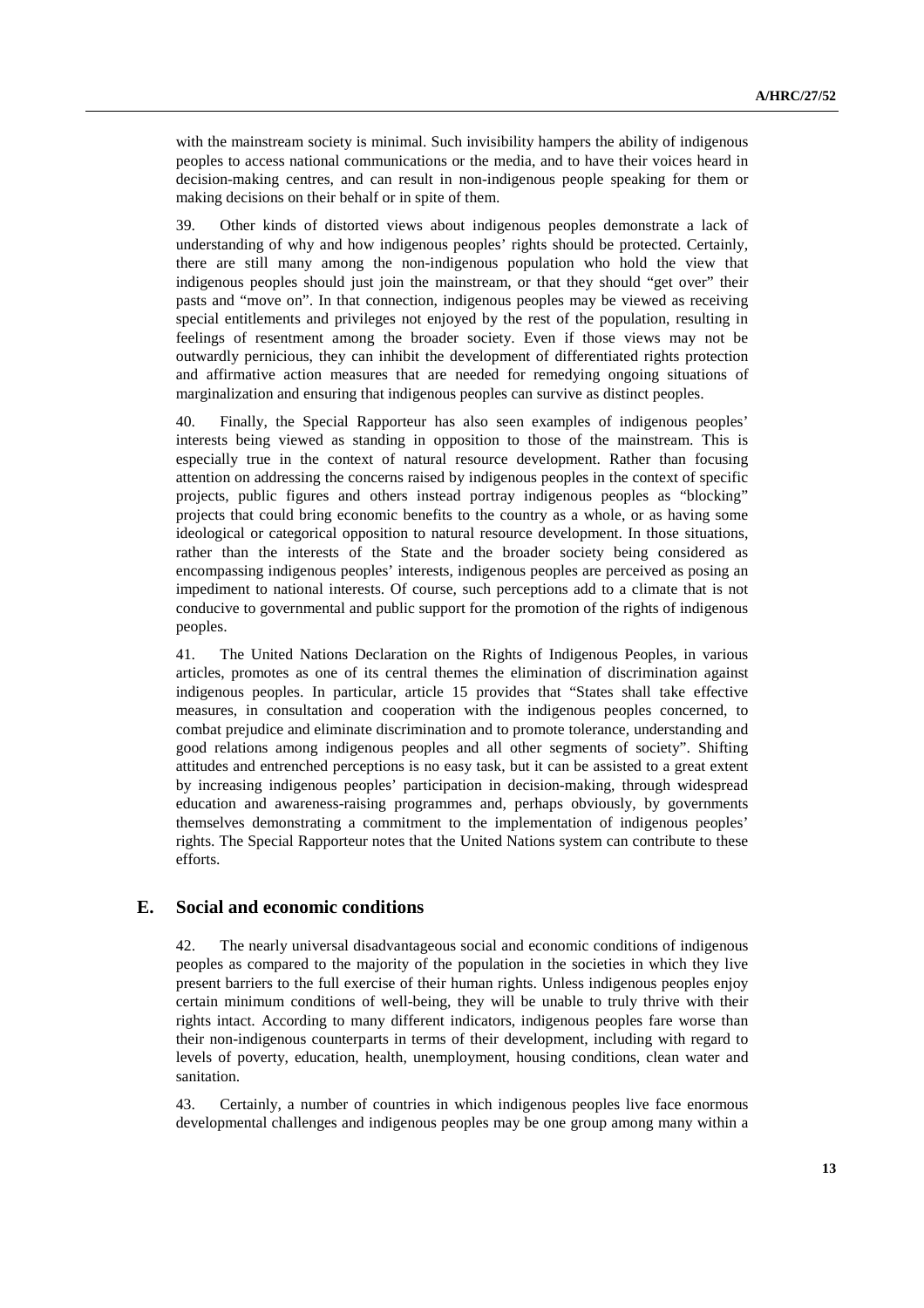country that experiences difficulties in that regard. Nevertheless, indigenous peoples face distinct challenges, and measures to address social and economic disparities must be differentiated from measures targeting other disadvantaged groups.

44. First of all, it is necessary to understand the linkages between indigenous peoples' current disadvantaged situations and their history of being denied self-determination land and resource rights, and related rights essential to their economic and social development. In fact, development around the world has historically taken place and still takes place today at the expense of indigenous peoples; it has often been the case that indigenous peoples' lands and resources have been taken, to their detriment and to the benefit of the development of others. Responses aimed at bettering the social and economic situation of indigenous peoples must take that history into account and attempt to restore to indigenous peoples what has been lost, including sufficient land to ensure a basis for economic development, and the means to exercise their self-determination over their development. Indeed, numerous studies have shown that increasing indigenous peoples' control over their internal decision-making results in better economic growth outcomes.

45. An additional factor is that indigenous peoples often live in rural and isolated areas, which complicates the delivery of programmes and services designed to respond to their social and economic concerns. This, of course, is not an issue that can or should be resolved by moving indigenous peoples to urban areas as some countries have attempted to do, which could result in a violation of a number of their human rights. Rather, measures must be put in place to ensure that indigenous peoples can enjoy the same social and economic rights as other segments of the population, without having to sacrifice important aspects of their cultures and ways of life, which include their attachment to their traditional lands.

46. Furthermore, given their unique cultures and ways of life, it must also be noted that social and economic development for indigenous peoples may be different than for other sectors of the population. Responses aimed at addressing ongoing problems must take into account special factors, including indigenous peoples' languages, traditions and ways of doing things. This is fundamental to the success of any relevant measures. One way to ensure the accommodation of indigenous peoples' cultures is by including them in the design and development of programming. In that connection, throughout the United Nations Declaration on the Rights of Indigenous Peoples, reference is made to the need for indigenous peoples to develop their own priorities for development and to be consulted and included in the process of crafting State programmes.

47. The Special Rapporteur acknowledges that improving the social and economic conditions of indigenous peoples may be one of the most difficult problems for States to address. In her first report to the General Assembly, which will be presented in October 2014, she will focus on the issue of development, discuss the post-2015 development agenda and provide some views on sustainable development for indigenous peoples. Furthermore, as discussed in more detail below, throughout her mandate she hopes to pay special attention to issues related to the social, cultural, economic and environmental rights of indigenous peoples.

# **IV. Preliminary comments on the Special Rapporteur's vision for the mandate**

48. In accordance with her mandate from the Human Rights Council, the Special Rapporteur intends to carry out her work within those areas generally targeted by special procedures mandate holders, i.e.: the promotion of good practices, country assessments, communications concerning alleged human rights violations and thematic studies. While carrying out work in those areas, she will coordinate her activities with the two other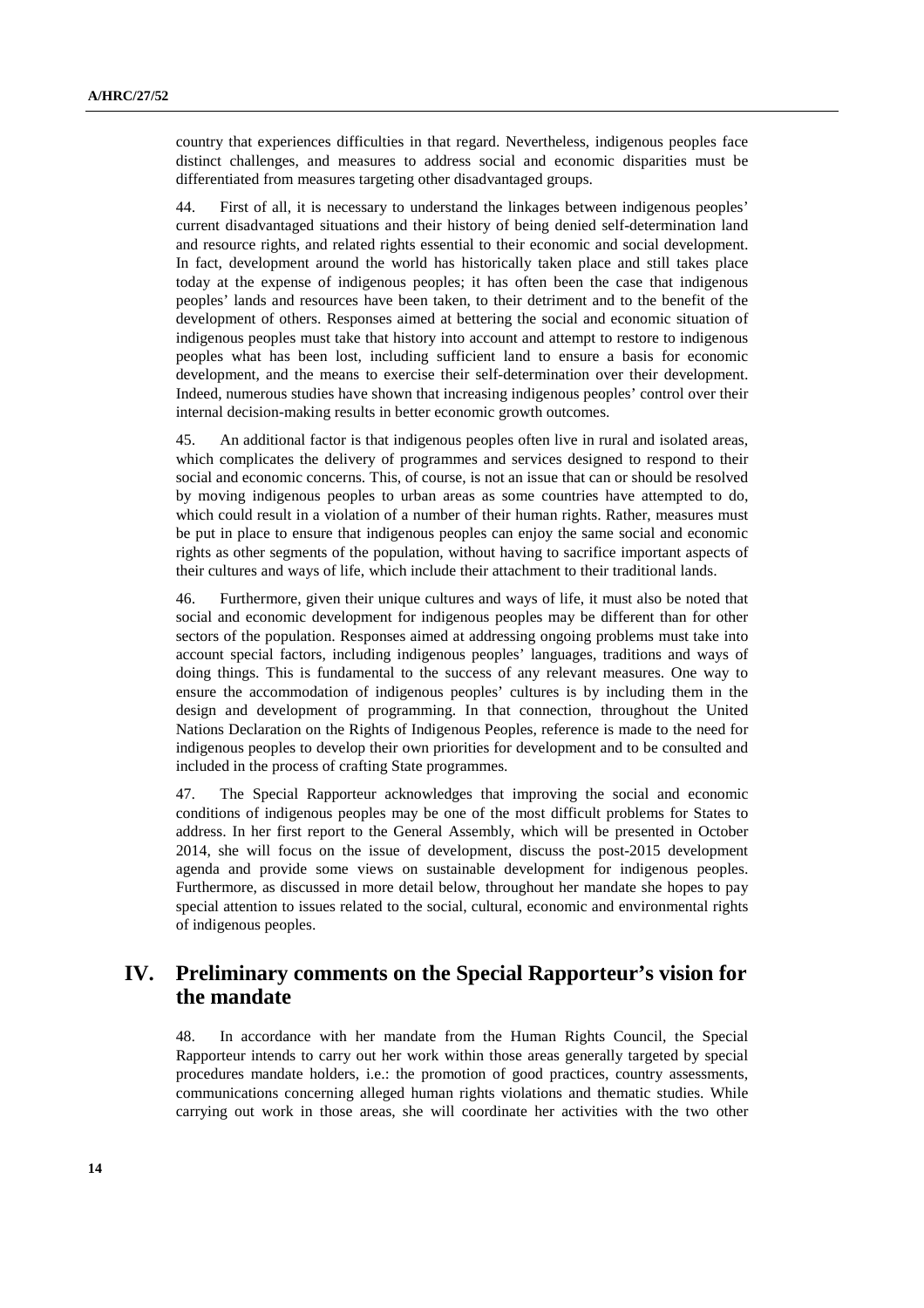United Nations mechanisms with a specific mandate concerning indigenous peoples, as well as with the treaty bodies and regional human rights systems. In all of that work, the Special Rapporteur intends to follow up and reinforce the observations and recommendations made by her predecessors.

49. In the present global context, where the international community is in the process of defining the post-2015 development agenda, the Special Rapporteur sees the importance of monitoring how indigenous peoples' rights to, among other things, development, lands, territories and resources and culture are going to be considered in that global effort. She is aware how the human rights-based approach to development and human rights mainstreaming are still quite marginal in the overall global and national development agendas. That reality is reflected in how indigenous peoples have been generally sidelined in the design, targets, indicators and implementation of the Millennium Development Goals.

50. Closely related to the development agenda are the global and regional multilateral, plurilateral and bilateral investment and trade treaties and agreements entered into by States in which indigenous peoples are found. Many of those treaties and agreements have direct implications for how lands, territories, resources and traditional knowledge systems of indigenous peoples are regarded and used. In the past, some indigenous peoples have engaged in the negotiations of the Agreement on Trade-Related Aspects of Intellectual Property Rights of the World Trade Organization because of the implications for their rights to their traditional knowledge, such as their knowledge and use of medicinal plants. Some agreements which allow for the liberalization and deregulation of existing laws and policies, and have the effect of undermining existing human rights, social and environmental standards, can have detrimental effects on indigenous peoples. Much more needs to be done to understand fully how such treaties and agreements can undermine or reinforce indigenous peoples' rights and how they shape the trajectories of national economic development plans.

51. With the worsening environmental crisis and the increased efforts of the international community to deal with it, the Special Rapporteur recognizes the need to analyse the impacts of the crisis on indigenous peoples and ensure that measures to mitigate the impacts do not lead to further marginalization of indigenous peoples and violations of their rights. She intends to examine how the human rights of indigenous peoples are affected by the environmental situation and how decisions, policies and programmes under multilateral environmental agreements take into account indigenous peoples' rights, issues and contributions in addressing this problem.

52. Clearly, existing and future economic investment and trade agreements and treaties, as well as conventions on the environment and on culture, have a direct impact on the economic, social, environmental and cultural rights of indigenous peoples. There are numerous issues that merit thematic attention. Nevertheless, in order to maximize the impact of her investigations, the Special Rapporteur intends to focus her efforts over the next three years of her mandate on issues surrounding economic, social, cultural and environmental rights of indigenous peoples, which could include, but are not limited to, the following:

- Poverty, inequality and development issues facing indigenous peoples, including their right to determine their own development visions and strategies, and how those issues should be addressed in the processes of defining sustainable development goals and the post-2015 development agenda;
- The health situation of indigenous peoples, including issues of access to culturally appropriate health services and traditional medicine and the role of indigenous health-related knowledge, innovations and healing practices in that regard;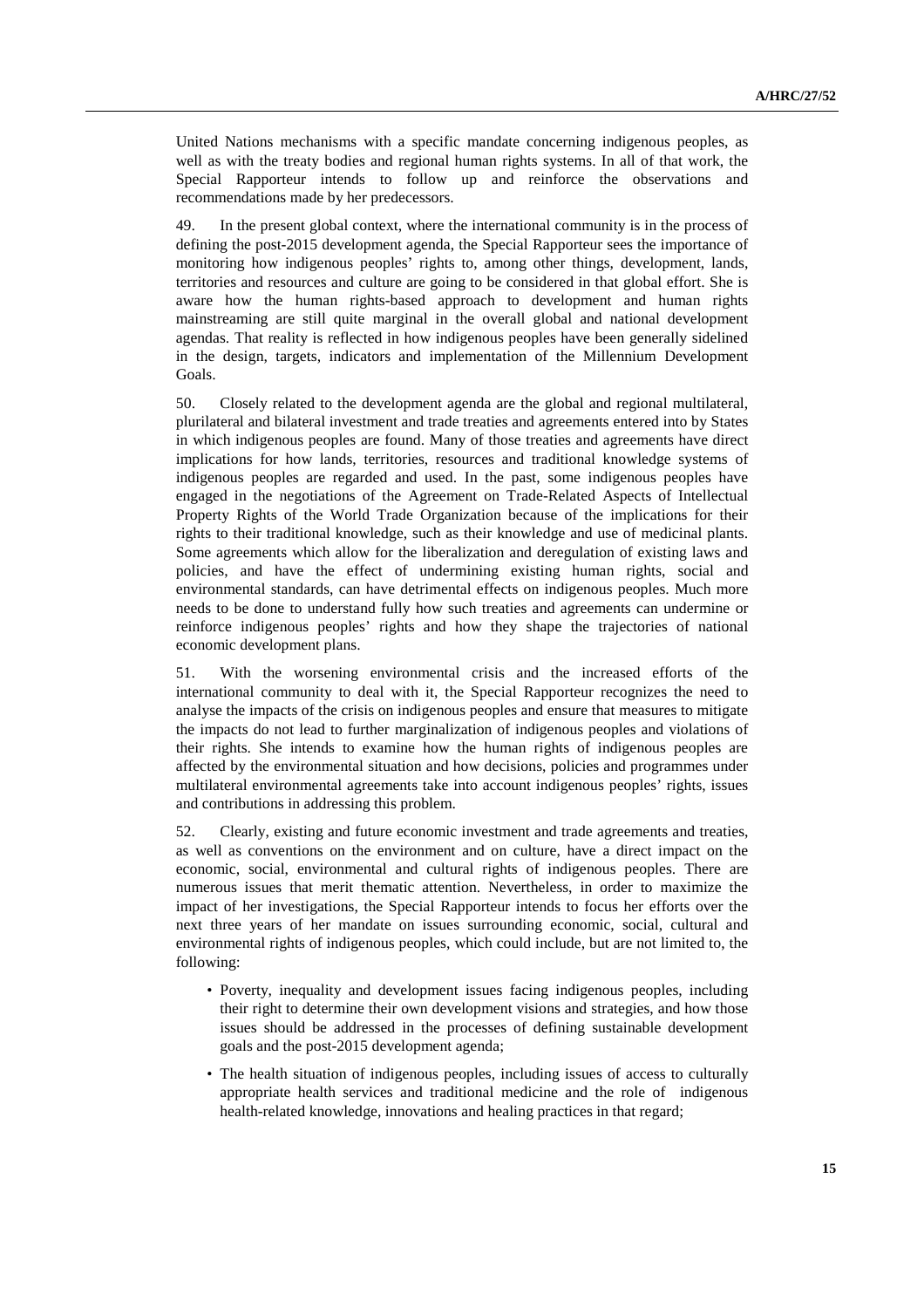- Issues related to the right to education of indigenous peoples, especially bilingual and intercultural education and access to appropriate and culturally sensitive educational services;
- Measures to protect and promote indigenous cultural heritage and traditional knowledge, including developments in conventions and standard-setting processes related to the protection of traditional knowledge and respect for the right to culture and the equitable sharing of benefits which accrue from the use of indigenous peoples' knowledge, innovations and practices;
- Economic and social rights and other human rights issues regarding indigenous women and children in various settings, such as migration, trafficking of women and girls, violent conflicts, the informal economy, child labour, etc.;
- The impacts of policies and programmes of international and regional financial institutions, multilateral and bilateral investment and trade agreements and foreign aid on indigenous peoples, especially in relation to development projects affecting indigenous peoples, including good practices of such cooperation;
- The impact of policies, programmes, decisions under legally binding multilateral environmental agreements<sup>4</sup> on indigenous peoples, particularly with regard to how their rights enshrined in the Declaration on the Rights of Indigenous Peoples, International Labour Organization Convention No. 169 (1989) and other related human rights instruments are being protected, respected and fulfilled in the implementation of those Conventions at the national level.

53. While the previous mandate holders have integrated a focus on women and children areas into their works, including during country visits, as required under the mandates established by the Human Rights Council, women and children have never been the focus of a thematic report. The present Special Rapporteur considers that it is time to rectify that. She recognizes the need to coordinate closely with other special procedures mandate holders, especially those dealing with issues of women and children, as well as with treaty bodies such as the Committee on the Elimination of Discrimination against Women and the Committee on the Rights of the Child.

54. A crucial element for the success of the Special Rapporteur's mandate will be assessments of the situation of indigenous peoples in specific countries. To the extent that time and resources are limited, such visits will have to be prepared carefully for maximum results. During the first year of her mandate, the Special Rapporteur hopes to carry out country visits within each of the regions. She notes that the previous Special Rapporteurs, in addition to visits to northern countries such as the Nordic countries, the United States and Canada, have carried out numerous visits to the Latin American region. The Special Rapporteur acknowledges that this is due in large part to the openness of countries within the Latin American region to visits by the Special Rapporteur to look into issues related to indigenous peoples. She hopes that countries in other regions, especially in Asia and Africa, will demonstrate a similar openness during the course of her mandate. The Special Rapporteur also envisions that visits to specific countries could feed in to her thematic studies.

55. The mandate of the Special Rapporteur relies on establishing fluid communications with indigenous organizations and receiving communications from individuals and peoples regarding their human rights conditions. She has already written several communications to

<sup>4</sup> Among others, the United Nations Framework Convention on Climate Change, the Convention on Biological Diversity, the United Nations Convention to Combat Desertification and the Convention on International Trade in Endangered Species of Wild Fauna and Flora.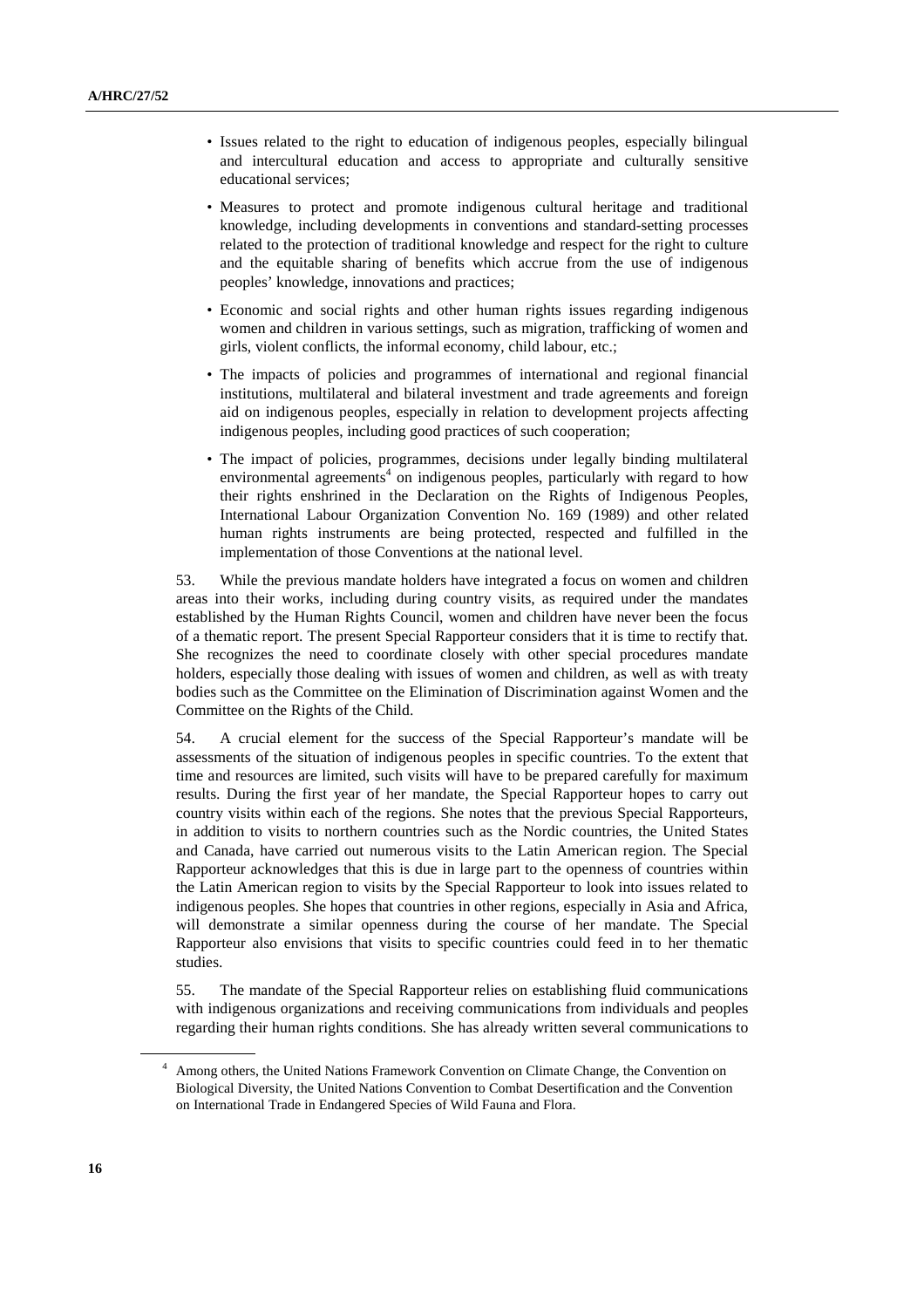governments concerning issues brought to her attention. She would like to recall that the Human Rights Council has urged to States cooperate with, and assist, the special procedures in the performance of their tasks and to provide all information in a timely manner, as well as to respond to communications transmitted to them by the special procedures without undue delay (resolution 5/2, para. 2). To the extent possible within the restrictions of available resources, the Special Rapporteur would also like to continue the practice initiated by the previous Special Rapporteur of carrying out on-site visits to examine in depth particular cases of allegations of violations of human rights brought to her attention.

56. As noted above, in her work, the Special Rapporteur hopes to contribute to the operationalization of the rights of indigenous peoples though: raising awareness about those rights of indigenous peoples; helping to develop indicators against which to assess progress; identifying good practices; helping to find common ground between the positions of States and indigenous peoples; and providing guidance in the interpretation of rights. In connection with the barriers identified in section III above regarding ongoing discriminatory attitudes towards indigenous peoples on the part of the mainstream society, the Special Rapporteur foresees that a major component of her work will be awarenessraising among the broader public about the rights and concerns of indigenous peoples.

# **V. Conclusions**

57. **At both the international and domestic levels, there is a strong legal and policy foundation upon which to move forward with the implementation of indigenous peoples' rights, and there have been many advances in that regard.** 

58. **Nevertheless, there are still numerous obstacles preventing indigenous peoples from fully enjoying their human rights, found to some extent in all countries where indigenous peoples are living.** 

59. **One barrier to the implementation of the international human rights standards concerning indigenous peoples relates to the application of the concept of "indigenous peoples" in relation to certain groups.** 

60. **By failing to recognize groups as indigenous peoples, States and other actors avoid applying the international standards and protection mechanisms that are most appropriate to address the kinds of human rights concerns that these groups face in common with groups that are generally identified as indigenous around the world.** 

61. **There is a need to employ a flexible approach that takes into account the core attributes that distinguish indigenous peoples from minority groups or other local communities. That approach focuses on the rights at stake and asks whether the international framework with respect to the rights of indigenous peoples proves useful in addressing the issues and concerns faced by the group in question.** 

62. **A second barrier involves difficulties of States in the operationalization of indigenous peoples' rights. Those difficulties relate to a lack of awareness about the rights and standards; difficulties in identifying practical steps for implementation; and conflicting interpretations of the content of rights.** 

63. **With respect to the difficulties involved in identifying practical steps for implementation, it is important that States, together with indigenous peoples, carry out strategic planning, develop monitoring mechanisms and indicators, and identify what has worked and try to replicate successful experiences.**